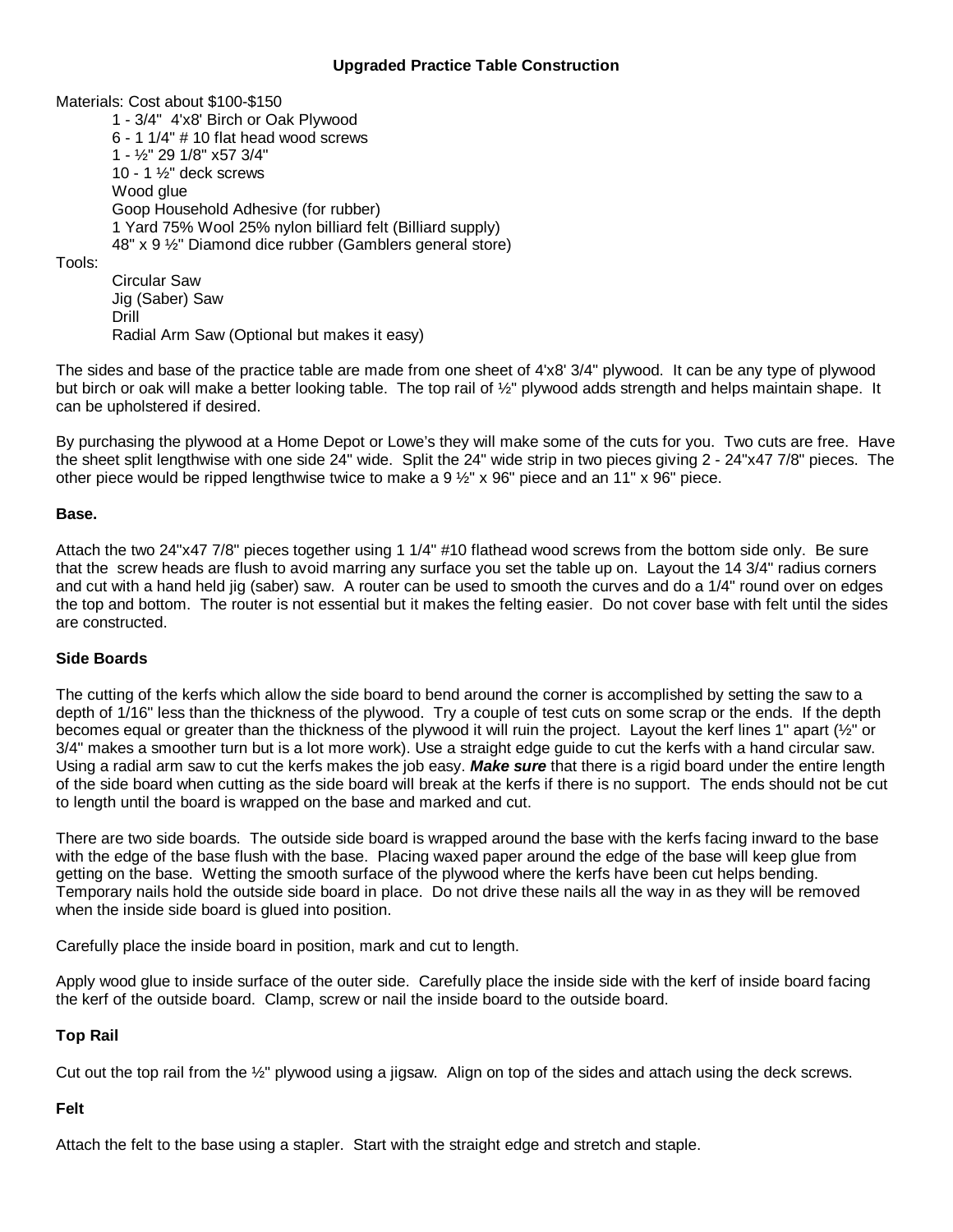# **Diamond Rubber**

Attach the rubber centered between the curved portions. Use Goop adhesive as it is a silicone flexible adhesive that will not become brittle.

Happy Shooting.

Roadrunner



Finished table on top of Pool table

Kerf detail